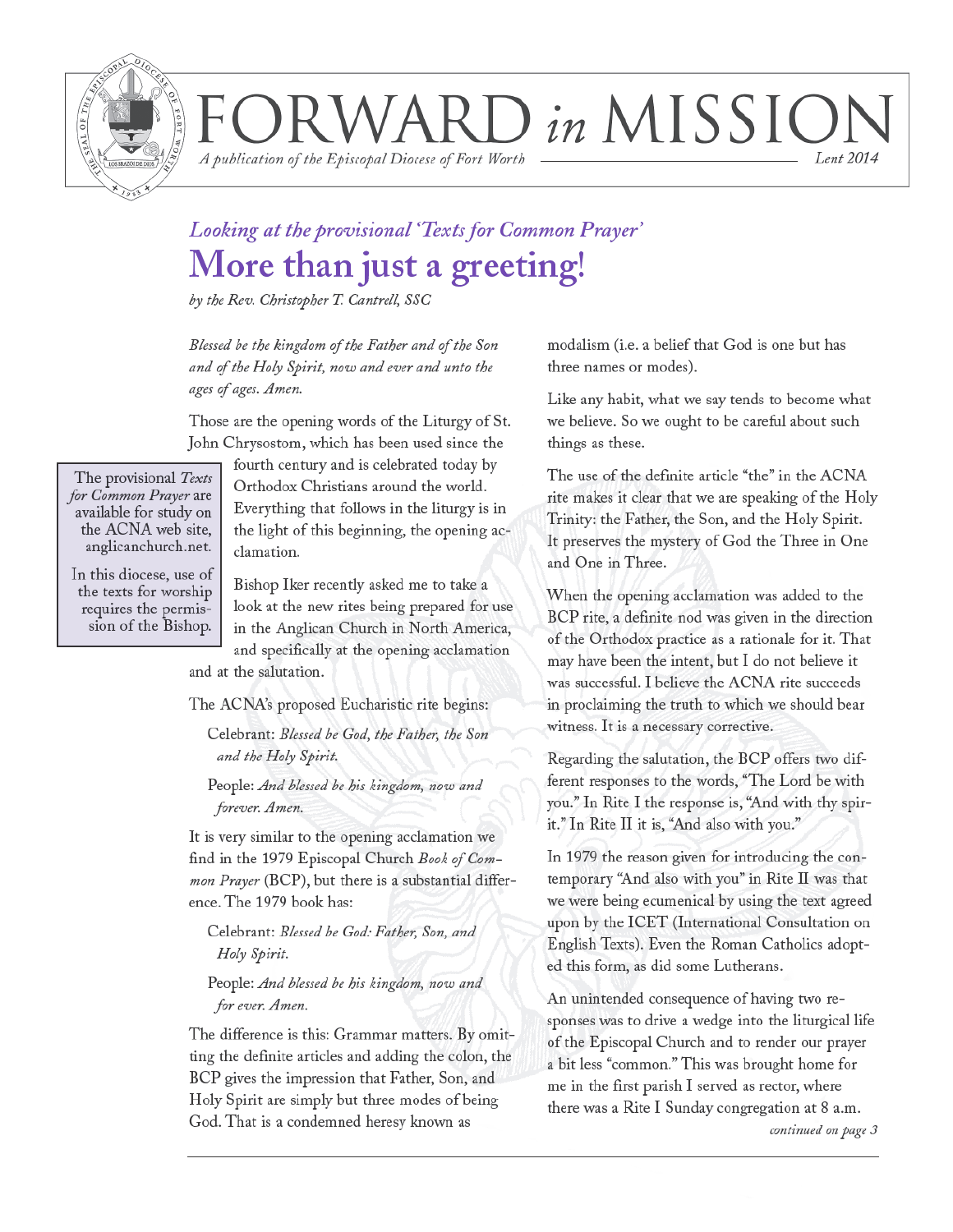

## *From the Bishop* **Keeping a devout and holy Lent**

*by the Rt. Rev. Jack L. Iker*

On Ash Wednesday we begin a spiritual journey together called Lent. It is a pilgrimage that we will pursue for the next six weeks. It begins in ashes and penitence; it will end in alleluias and Easter joy. It begins with a somber reminder of our mortality; it will end with a joyous celebration of our immortality in Jesus Christ. Ash Wednesday reminds us of what we deserve in our sinfulness – judgment and death. Easter reminds us of God's gracious gift to us in Jesus Christ – forgiveness and new life in Him.

As with any journey, there is a certain amount of uncertainty about what lies ahead. None of us can know for certain what we must undergo in the weeks ahead – what temptations or tragedies we must endure, or what challenges and opportunities await us. Life is unpredictable and fragile. Sometimes the journey becomes dangerous and difficult in unexpected ways.

In our Christian pilgrimage, Lent reminds us that we must choose many times a day. Life involves continual decisions and choices, which determine which way we will go. We must make decisions every day about what we will do and about what we will not do. We must do the right thing, and we must avoid the wrong thing. The path we choose in the days ahead, in little things and in great things, will either lead us closer to God or more distant from Him.

To strengthen and guide us in what lies ahead, the Church calls upon each of us to adopt a Lenten Rule of Life – a discipline we will live by for the next six weeks. It will help us keep a devout and

holy Lent. It involves taking on certain specific things and giving up certain other things in order to strengthen our will power, to co-operate with God's power. It is a choice to simplify our lives and to pursue such things on a day to day basis, which, in the end, will bring us closer to God and to His will for our lives.

As with any journey, we will need food and drink to nourish and sustain us along the way. So a Lenten Rule may involve receiving Holy Communion more often than usual, perhaps coming to a weekday Communion service in addition to our Sunday worship. Surely we will want to read and study the Holy Scriptures more diligently than usual, feeding daily on God's Word as our daily bread. Surely we will want to practice the three spiritual disciplines which Jesus himself practiced and commended to His disciples – fasting, prayer and almsgiving. All these things will help us and guide us in our Lenten journey.

"Lord, give us the gift of holy discipline this Lent, that by your grace, we may do those things we ought to do and avoid those things that are harmful to us and our relationship with you. Save us from all wrong choices, and enable us by your Spirit to please you in word and deed, through Jesus Christ who saves us. Amen."

+ Jack L. Sim

The Scriptures appointed for Ash Wednesday are: Psalm 32, 95 102, 130, 143 Jonah 3:1-4:11 Hebrews 12:1-14 Luke 18:9-14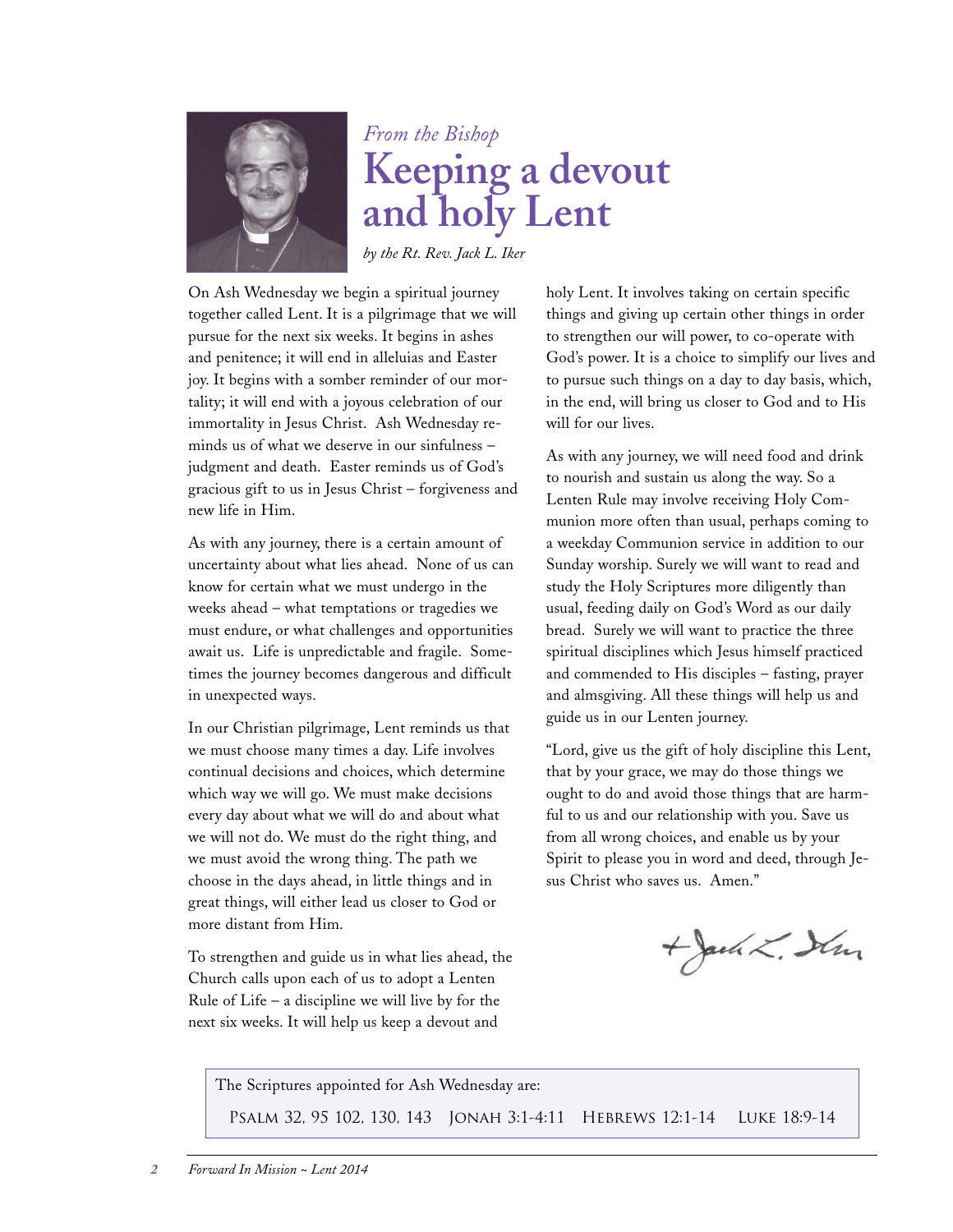### *Equipping the saints*

# **A booklet to enhance Holy Week and Easter in your home**

For some Christians, the Church Year means Christmas and Easter. Then there are the enthusiasts who deserve the T-shirt that says: "I Survived HOLY WEEK at my parish!" For all of us however, the Church Year defies the category of "beenthere, done-that." However much we already know about our yearly Christian celebrations, we cannot exhaust their meaning. That is why we are not just to study the Church Year; we are to live it.

The link between the Church Year and daily life is the focus of this new booklet series called *Let Us Keep the Feast: Living the Church Year at Home*. Written by a team of Anglican writers for each season of the Church Year, these concise guides introduce the historic traditions of the Church and offer resources for practicing them in our everyday lives. The newest guide, for Holy Week and Easter, is now available for order and will be mailed out during Lent. The section on Holy Week was written by former Nashotah House employee Jennifer Snell, a clergy spouse in the Diocese of Fort Worth.

Jennifer's handbook comes with the endorsement of Bishop Iker: "This wonderful little book … will be helpful to anyone who wants to better understand and experience the spiritual growth that

comes from living out the Christian Calendar. Each chapter ends with a number of suggestions to enrich the season, and this provides a variety of resources appropriate for children and families at home – music, fun activities, poetry, prayers, Scripture verses, and other suggested readings."



Jennifer is excited to share the fruit of her research into Holy Week. She explains, "What's unique about this book is that it describes the traditions of the Church's high holy days in everyday, non-specialist language. This makes it a great gift for Christians who aren't already familiar with the Church Year. Also for that reason, this book is a fresh take on the power and the beauty of the sacramentals that accompany our liturgy."

Jennifer and her fellow writer, Lindsay Marshall (author of the section on Easter), hope their project inspires everyone to appreciate the deep meaning of our worship and to live out that relevance in our daily lives.

For more information and to order the books, visit keepthefeast.net. Discounts for bulk orders are available. Please contact Jennifer Snell at jenn.snell@gmail.com.

### **More than just a greeting!,** *cont. from page 1*

and a Rite II one at 10:30. Whenever we were together in one service, the response to my "The Lord be with you" was cacophonous!

The new ACNA rites have addressed this issue. The proposed response to the Salutation is now, "And with your spirit." That is a tremendous improvement, in part because it is a direct modern English translation of the Latin "*et cum spiritu tuo*" from the Western Catholic Liturgy – going way

back into Christian antiquity. By restoring this usage we move more into the mainstream of Christian tradition rather than further out of it. And lo and behold, the Roman Catholics have just done the same thing in the recent liturgical revision.

I'm glad to say that in both these recommended changes, the provisional liturgy is moving us in the right direction.

*Fr. Cantrell is rector of St. Matthias Church in Dallas.*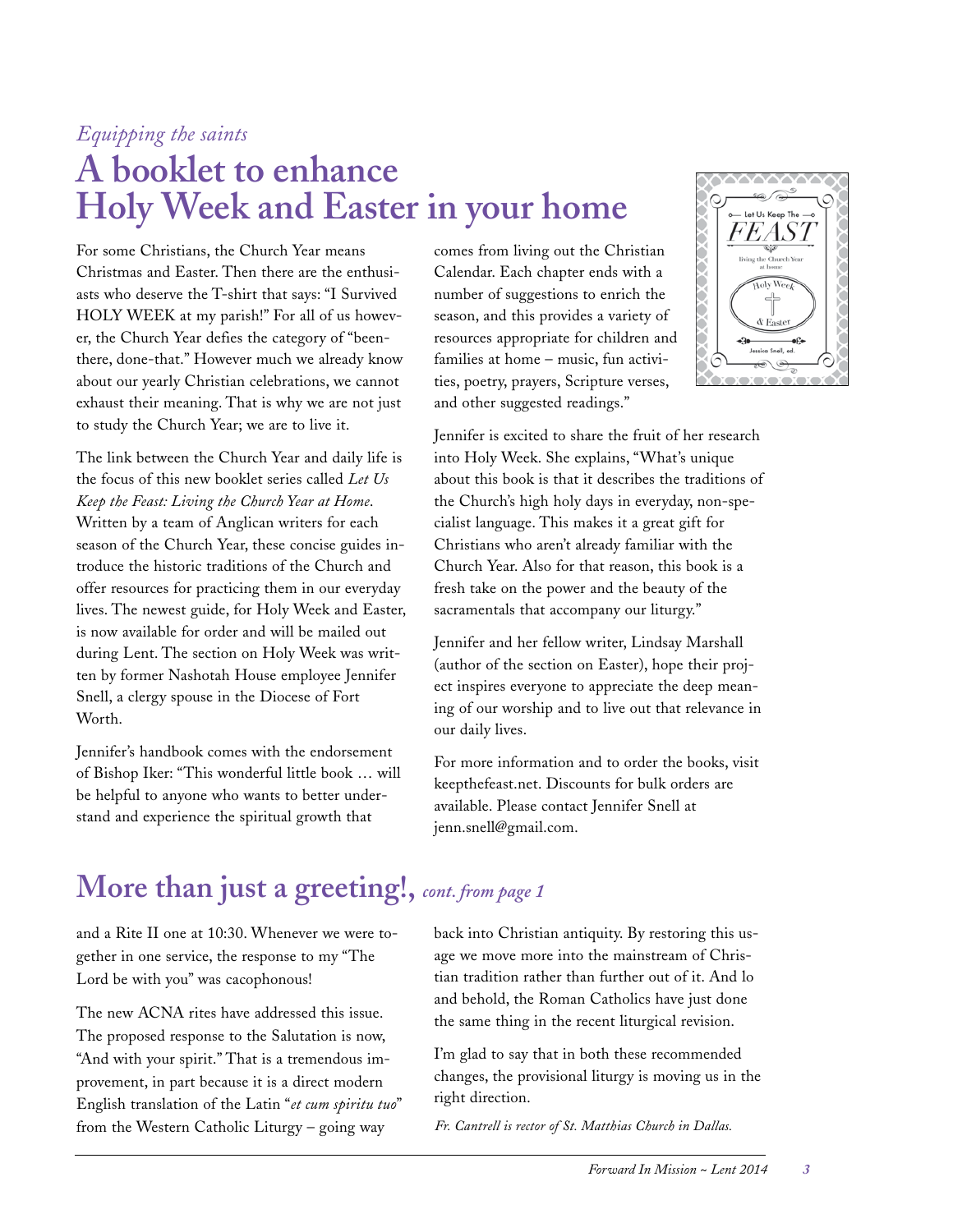# **Around the Diocese**



On Feb. 9 Bishop Iker ordained Vicki Goodale (front row, left) to the diaconate. Five other diocesan deacons took part in the service at All Saints', Wichita Falls, where Fr. John Munson (left) is priest in charge.



Richard Moseley, second from right, was ordained to the diaconate on Feb. 15 at St. John's, Fort Worth. Fr. David Klein (seated), who is recovering from foot surgery, is rector. Also pictured are Fr. Bill Estes (left) and Margaret Moseley.

#### Lenten Quiet Days

The Diocesan Church Women are sponsoring three events around the diocese this Lent. The first is set for Saturday, March 8, at St. Andrews, Breckenridge. For full details on each Quiet Day, see diofwparishes.org.

#### **DOK Spring Assembly**

The Daughters of the King will hold their Spring Assembly on Saturday, May 3, at St. John's Church in Fort Worth. The theme is "The Great Commission," and all Daughters and Junior Daughters are welcome. Registrations are due by April 25.

#### Fore!

Save the date! Friday, June 6, is the date of the 14th annual Iker Challenge Golf Tournament, to be held at the Squaw Valley Golf Courses in Glen Rose. Proceeds benefit capital improvements and the Summer Camp scholarship fund at Camp Crucis. Sign-up materials will be available from parish coordinators in April. Come and play a round for the kids!

### diofwparishes



#### New blog lists diocesan activities

You are cordially invited to events around the Diocese of Fort Worth! Check diofwparishes.org regularly to see the latest opportunities - from Cursillos to chili cook-offs, and every good thing in between!

#### "Take My Yoke Upon You"

The diocesan World Mission Committee is hosting a Missions Conference on Saturday, March 29, in the gym and schoolrooms at St. Vincent's Cathedral School in Bedford. Bishop Bill Atwood will be the keynote speaker for the conference, which begins at 8 a.m. and includes three workshop periods. Register at fwepiscopal.org/mission.

#### Diocesan Altar Guild

The Diocesan Altar Guild will hold its annual meeting Saturday, March 29, at St. Vincent's Cathedral. Bishop Iker will preside at the 10 a.m. Eucharist, and Fr. Robert Young will offer a program on vestments. RSVP to Kathy McGee at kathrynmcgee2@gmail.com.



Fr. Edward Kresowaty, rector of St. Alban's Church in Arlington, celebrated the 30th anniversary of his ordination to the priesthood at a service of Choral Evensong on Dec. 15. Pictured with him here are his wife, Lynn, and their children.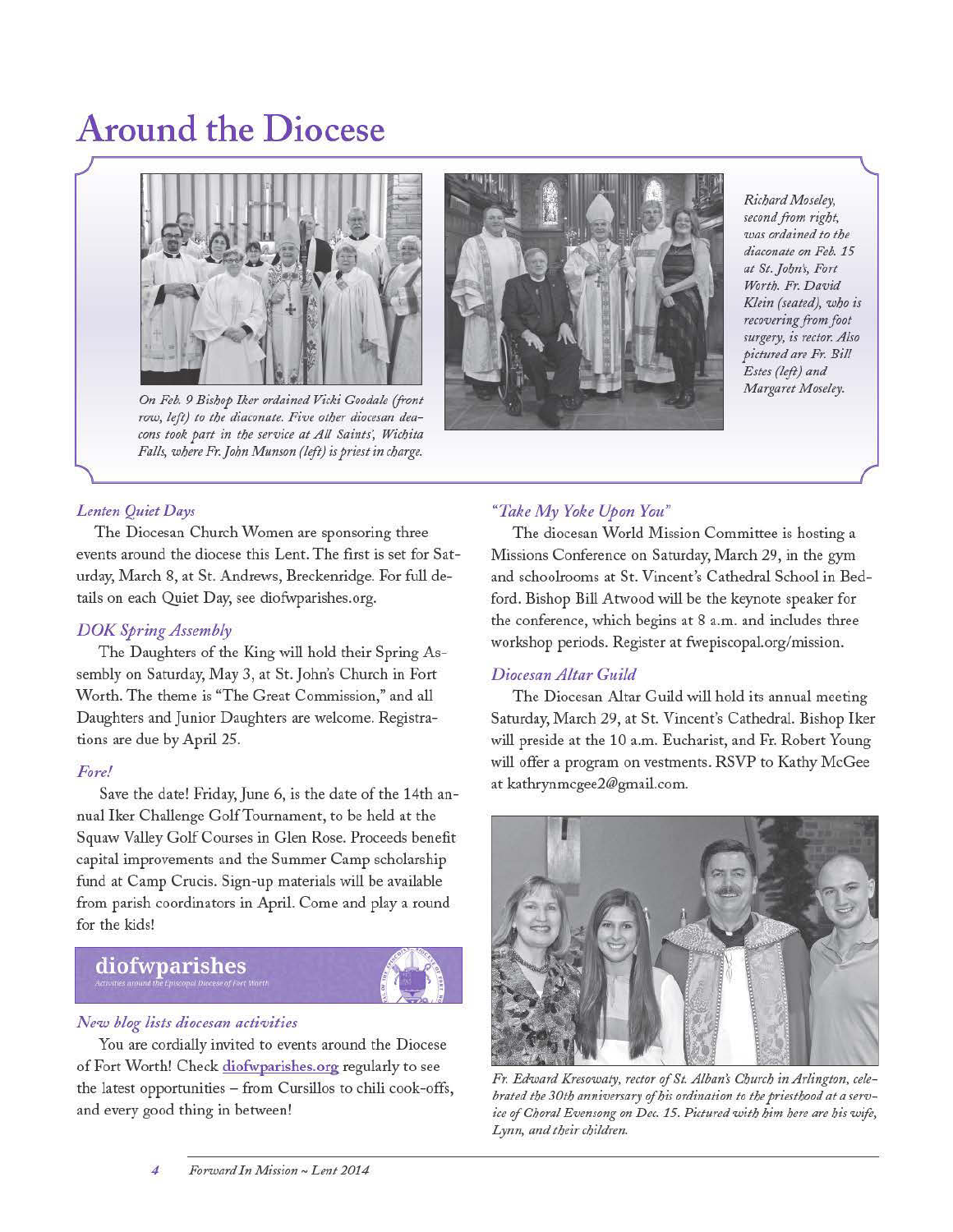# **Around the Diocese**



### **Camp Crucis**

Retreat and Conference Center A Ministry of the Episcopal Diocese of Fort Worth

Greetings brothers and sisters in Christ,

For many of us, 2014 has come on like a freight train, and Camp Crucis is no different. Having the holidays behind us now, we can focus on Summer Camp preparation and planning. With this comes the task of getting both the camp facilities and the camp staff in order so that that we can have a safe and successful program.

However, I write to you today not about the effort under way for Summer Camp, but about the reason we are putting forth the effort: the campers themselves. Camp Crucis' main mission is to enrich the lives of youth by helping to bring them closer to Christ. There are many, many people who would testify to their experiences here at Camp Crucis - both laity and clergy alike - about how they have grown in their walk with the Lord and grown closer to Him. Our desire is to help current and future campers do the same.

What could be more wonderful than a Summer Camp that is full to capacity of boys, girls, and young adults who are experiencing the love that Christ has for us? With your help, I believe that this is a very doable goal. If you know of a young person who has not been to Camp Crucis before, or if you would like to sponsor a youth for Summer Camp, act on it. Take time to think about who you know - someone who might want to come to Camp Crucis. It is our commitment that no child will be turned away due to financial difficulties.

Please continue to pray for the ministry of Camp Crucis, and continue to lift up the youth who will attend in your prayers.

For more information about Summer Camp 2014 and camp schedules, go to www.campcrucis.org

In Christ's Name,

 $PlpG$ 

Philip Craig **Executive Director** 



New in 2014: A pavilion with fireplace is under construction now at Camp Crucis. The open structure, with wooden beams and stone walls, is being built in memory of Scotty Geiger by her children. Scotty attended the first camp session in 1947 and was a lifelong friend of the camp.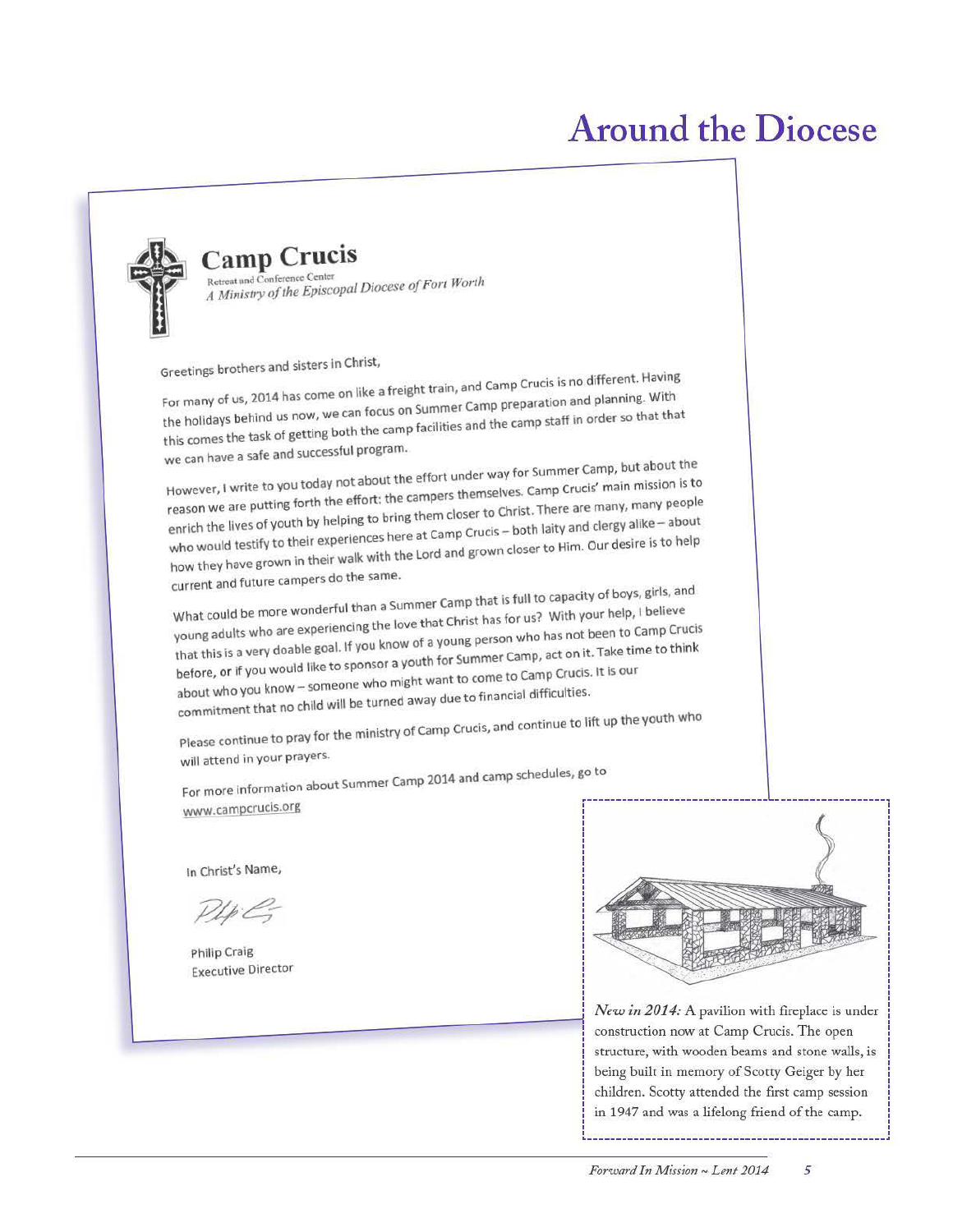#### *Beyond the tithe*

# **St. John the Divine in Burkburnett: Little church with a big heart**

Most Sundays, there are 21 members in church at St. John the Divine. The mission congregation in Burkburnett – outside Wichita Falls – has an annual income of about \$66,000. Some would say that's barely enough for subsistence, but at St. John's there are abundant resources to fund nearly two dozen outreach projects. In all, about a quarter of the congregation's income goes to outreach each year, and the membership is receptive to new opportunities as they arise.

After the church's founding in 1962, the very first vestry resolved to tithe to outreach, but that commitment weakened after just a few years. When Air Force master sergeant Nolan Bell and his wife, Kerry, were stationed in the area some years later, Kerry urged the vestry to recommit itself, based on her personal experience of tithing.

"While we lived in Bossier City, La.," Kerry recalls, "a couple at our church gave their testimony on tithing. It was an eye-opening talk, and we looked at our finances to see how we could manage it. We were told to give God His money first, and the rest just seems to fall into place. At the time we had four children at home. We were kind of living payday to payday, and sometimes it seemed the funds wouldn't stretch.

"But we both felt led to do our best and started giving God His money first. It worked. Then one month the dentist bill for the kids was high, and I thought I would pay it before we gave our check to the church. Everything went wrong – the car broke down, and all kinds of weird things happened. I looked at the check book and saw that if I paid the tithe we would have \$10 left. We wrote the check, and everything worked out.

"When we transferred to St John's, I agreed to be the church treasurer. At my first vestry meeting, I discussed tithing. We all agreed to start small and work our way up. Looking around, we decided we should give to the local drug store to help people pay for their prescriptions. We supported our local Ministerial Alliance, the Senior Citizens organization, and the food pantry, which also helps folks with utility bills and other minor emergencies.

"Each year, when we proposed the budget, we would raise the amount for outreach. When we agreed on which places we would support, we left some funds undesignated in case something would come up later in the year. At the end of each year, we made sure that all of the funds we budgeted for outreach were donated. As time went on and the outreach budget grew, we added more places to donate to. One was Christ's Home Place Ministries, a Christian counseling center started by Fr. James Rogers and his wife, Susan. Recently we have added SAMS and student support for the Gainesville School for Boys to the monthly payment list. We make other donations periodically as well, usually in a lump sum for the year."

Kerry appreciates the example set by their vicar, Fr. John Munson, who supports the outreach and donates time in the community. Fr. Munson is a chaplain for the police force, board member for Grace Ministries, and a member of the Rotary Club and the Chamber of Commerce.

The church doesn't need to conduct fund-raiser events. When a Methodist friend asked Kerry about this, Kerry recalls, "I told her we have found that if we give God His money first, we never have need to raise funds. All of our needs are met and then some. When I hear of churches having money problems, the first question I ask is, 'How much is your outreach?' Sadly, they tell me there isn't any because they can't pay their bills."

St. John's hosts two events for the community each year. The Christmas Gift Shop is a tradition going back to the 1960s and provides needy children with a chance to select gifts for their parents or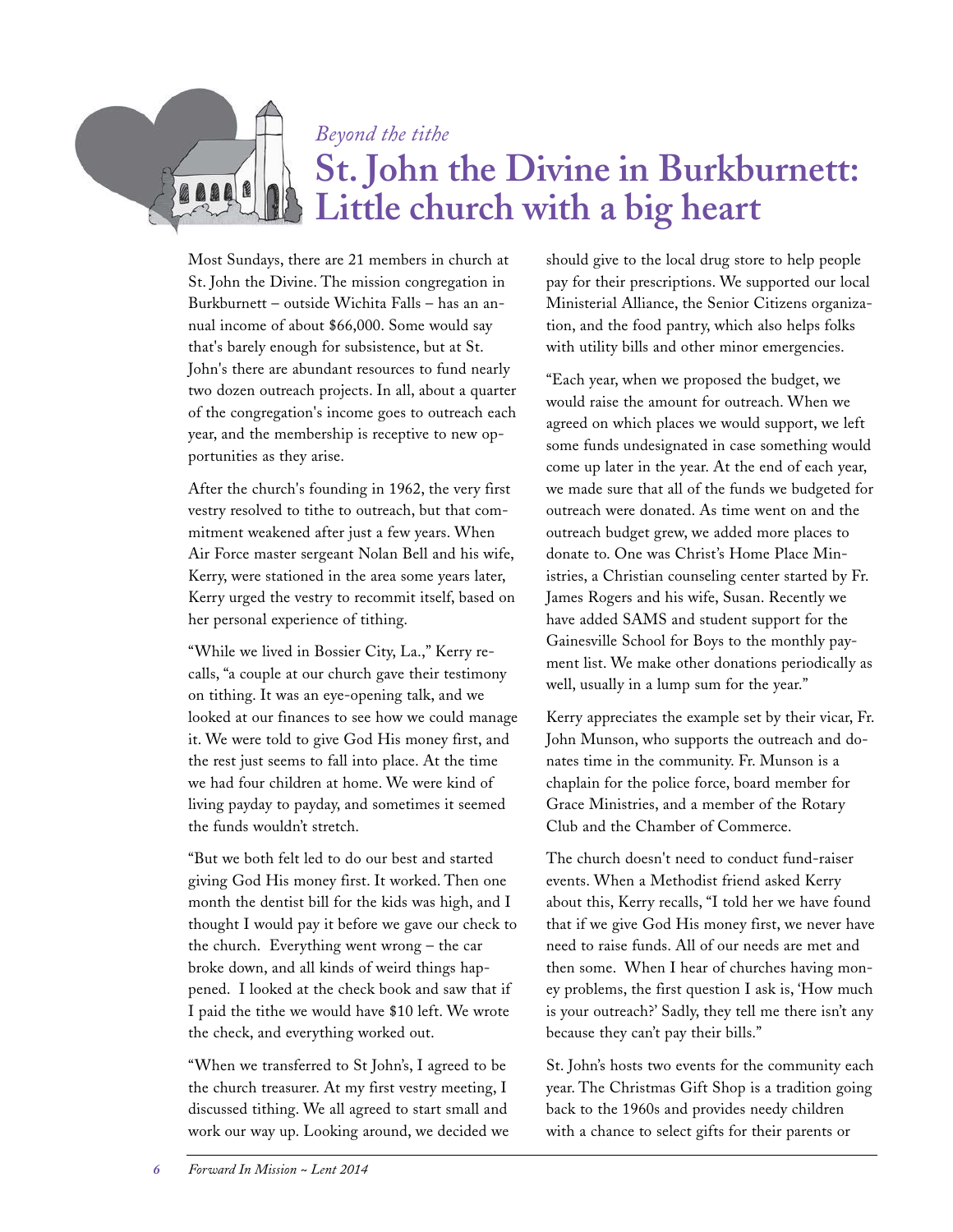guardians. While the gift is wrapped, the children enjoy a party and visit with Santa Claus. On Shrove Tuesday, St. John's opens its doors for a free pancake supper.

"There used to be a fee charged for that," Kerry notes, "but as our outreach grew, we realized that this was another area where we could serve the community. All of Burkburnett is invited to come and have pancakes with us. It is really a fun time that we get to see our friends and neighbors!"

Over the years, the tithe has been met and exceeded. Currently about \$11,000 goes to projects outside the diocese, while another \$5,000 is given to support World Mission programs and seminary students.

"God is so awesome the way He provides for all of these things," Kerry says. Despite the congregation's small size, she says, "We feel it is our mission to support our community. And through it all, we have been truly blessed!"

# *Equipping the saints* **Engaging the next generation**

*by Fr. Alan Horton*

I recently had the pleasure of reading *Engaging a New Generation: A Vision for Reaching Catholic Teens* by Frank Mercadante, and of presenting it to a meeting of diocesan clergy. It is full of insight concerning the generation now growing up in our parishes.

Mercadante begins by identifying the source of the current disconnect between our young people and the Church. Although it's easy to blame others, Mercadante asks leaders in the Church to look in the mirror and understand where we have failed. Personally I have lamented that our consumer culture causes people to look for what the Church has to offer them, as opposed to what they have to offer. To Mercadante, this is a wonderfully pious and completely unreasonable sentiment. People will be involved, he says, to the extent they feel they are benefitting from that involvement. In our parishes we need to foster intentional and meaningful communities committed to action so our members can reap spiritual benefits.

Next, the author describes the typical teenager in our parishes today. The Millennial generation, born between the early 1980s and early 2000s, is more interested than Generation X in the corporate good. They are coming of age in a time when the world is shrinking and international news is at



over by "helicopter" parents, having their needs taken care of. They are closer and more open with their parents than any of the past several generations. They are drawn in by intimate relationships; the big-tent events that appealed to previous generation have very little pull on our current teens. Mercadante urges us not to ask ourselves, "What are we doing for our teens?" but "How are we providing opportunities for our teens to be meaningfully involved in the life of the parish?"

Mercadante identifies four stages of faith, moving from experienced faith of childhood, to the immensely important affiliative faith of adolescence and young adulthood, to the searching faith that occurs when a person begins to move out on their own, and finally the full conversion of an owned faith in adulthood. In response, Mercadante calls for several changes in methodology, including a move from evangelization to "immanualization" – that is, from "individual belief as evangelistic entry point" to "community belonging as entry point." The book includes chapters on preparing leaders and rethinking catechesis. I recommend this short read for anyone serious about engaging the young people in their parish.

*Fr. Horton is an assisting priest at St. Vincent's Cathedral.*